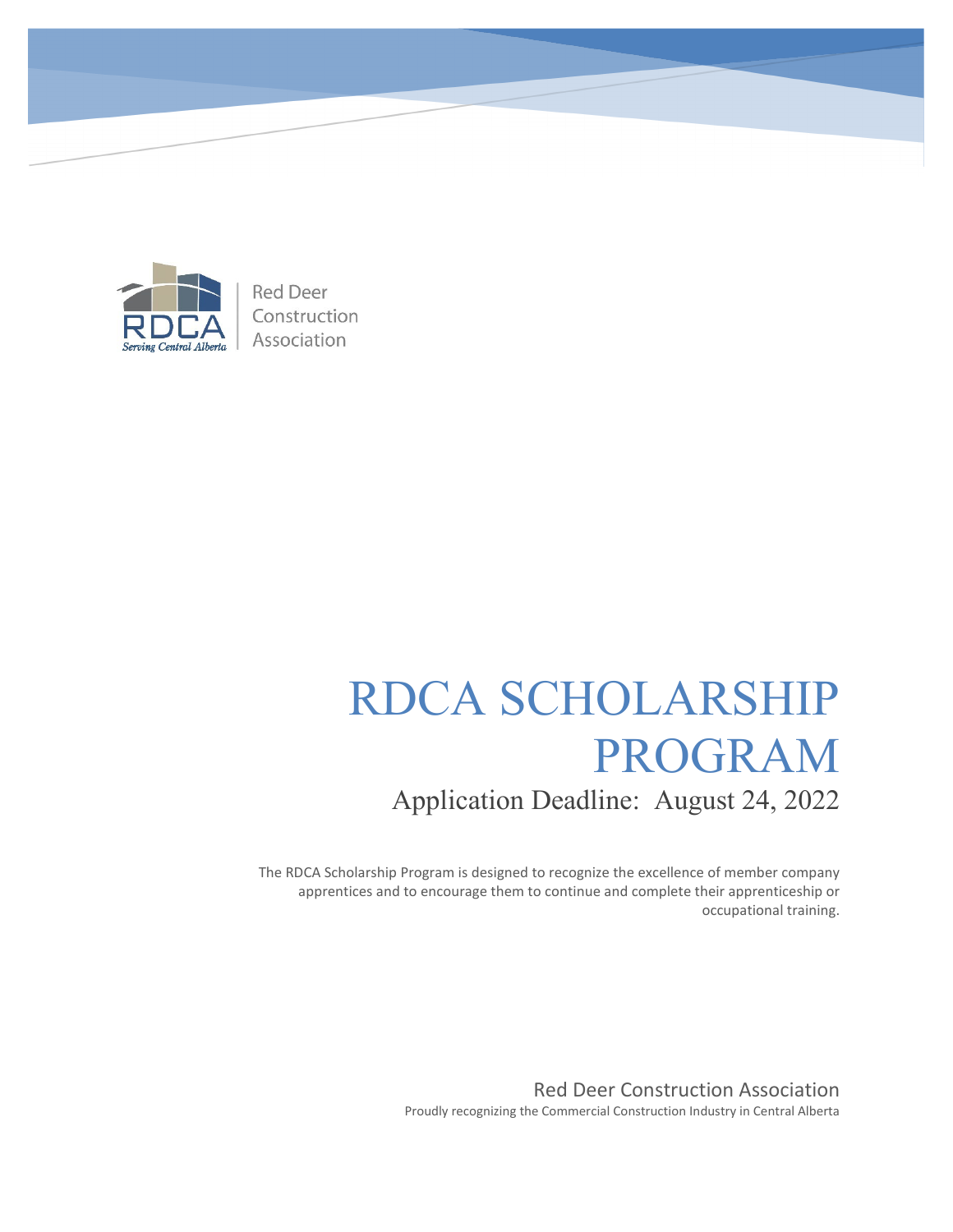The Red Deer Construction Association (RDCA) and the Scholarship Committee have created the Training Awards for employees of member companies. These awards are designed to recognize the excellence of employees of member companies within the RDCA that are in a construction apprenticeship program. Contributions for these awards are made possible by funds raised from association social activities, along with financial help from the association.

#### **We encourage recipients to complete their apprenticeship!**

#### **AWARDS**

The awards will be presented to individuals demonstrating outstanding performance, both academically and on the job. The following list identifies the maximum number of each scholarship level that may be awarded:

- \$500.00 Denomination up to 15 awards
- \$750.00 Denomination up to 5 awards
- $\bullet$  \$1,000.00 Denomination up to 2 awards

#### **ELIGIBILITY**

*(AN EMPLOYEE/APPLICANT MUST BE EMPLOYED BY A MEMBER COMPANY OF THE RED DEER CONSTRUCTION ASSOCIATION)*

Applicants for the Red Deer Construction Association Apprenticeship Training Awards must be:

- Registered as an Alberta apprentice in a construction trade
- Working for an RDCA member employer at the time of their technical training
- Successful in completing at least one period of Alberta Apprenticeship technical training during the past year
- Attain exemplary Academic achievement (include technical training marks)

The following criteria will be considered for the Annual Awards:

- Employer recommendations (This must be completed and signed by a direct supervisor)
- Provide a financial summary (Include a description of how this award has supported your training or would advance your skill development in the trade).

#### **APPLICATION AND AWARDS PROCESS**

- Applications must be submitted to the RDCA office by no later than **4:00pm August**  24<sup>th</sup>, 2022. (No Exceptions). Upon receipt, the applications will be verified with a date stamp showing when they were received. The applicant is responsible to follow up with the RDCA office to ensure their application has been received.
- The RDCA Scholarship Committee consisting of RDCA Board members and Members at Large, will review applications and decide on recipients by the end of September.
- The Award presentation may be held in mid-October. Awards recipients who are unable to attend the presentation, are asked to advise the RDCA office staff at least 7 days prior to the event.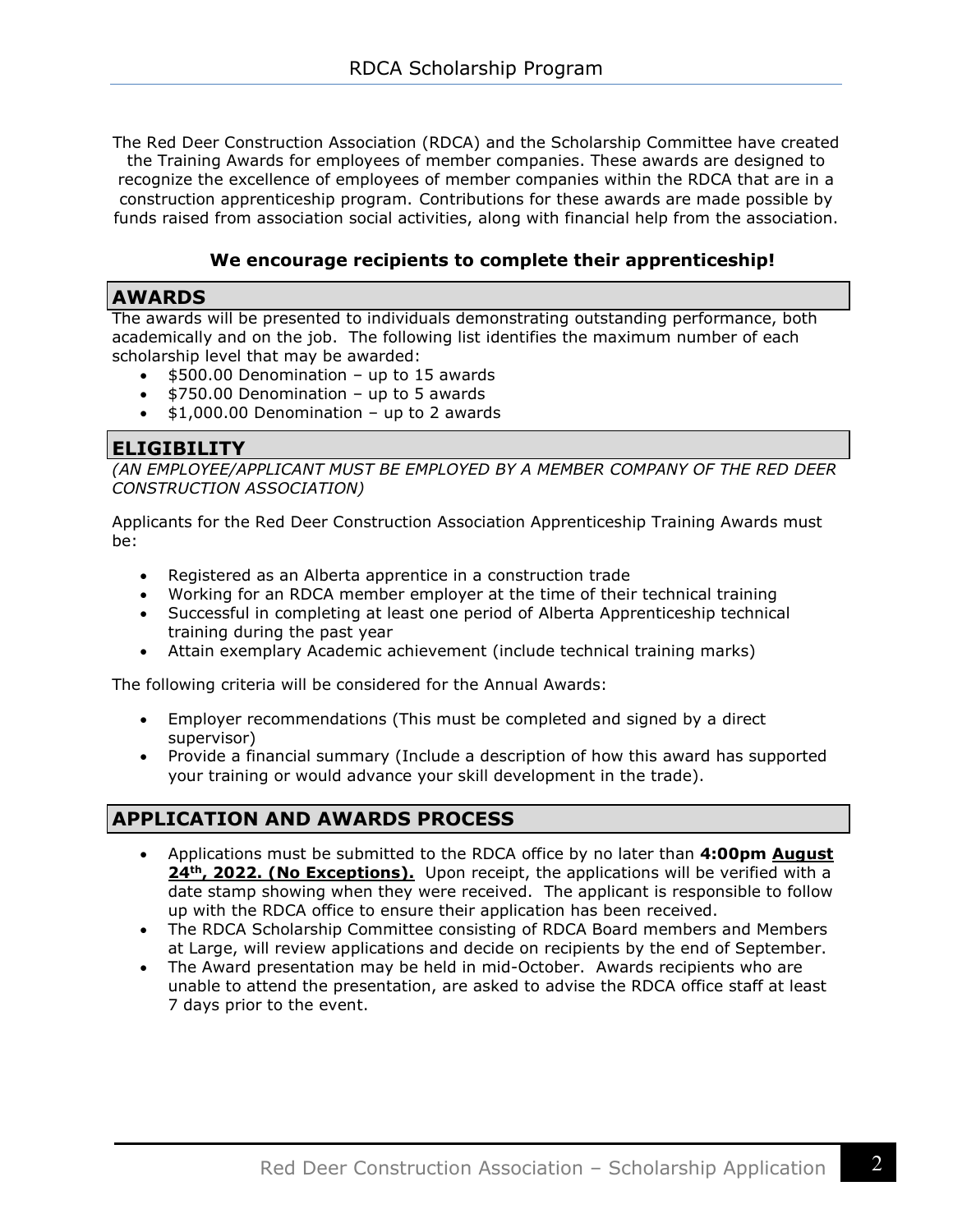### APPLICATION FOR THE RED DEER CONSTRUCTION ASSOCIATION APPRENTICESHIP TRAINING AWARDS

We are collecting the information in this application to determine and verify your eligibility for a Red Deer Construction Association Apprenticeship Training Award. All information will be kept confidential. If you have any questions about the collection of this information, please contact the office of the Red Deer Construction Association.

#### **Part A: Applicant Information** *(Please print legibly, using ink not pencil)*

| Telephone Number ( ) __________________                                                                   |
|-----------------------------------------------------------------------------------------------------------|
|                                                                                                           |
|                                                                                                           |
| Where did you last attend technical training?                                                             |
| What period or level of technical training did you complete?                                              |
| When did you complete your last period or level of technical training?                                    |
| *Please attach a copy of your technical training marks, including<br>them at the end of this application* |

Have you registered for your next period of technical training? Yes No Cor, have you completed your final year Class start date:  $(m/d/y)$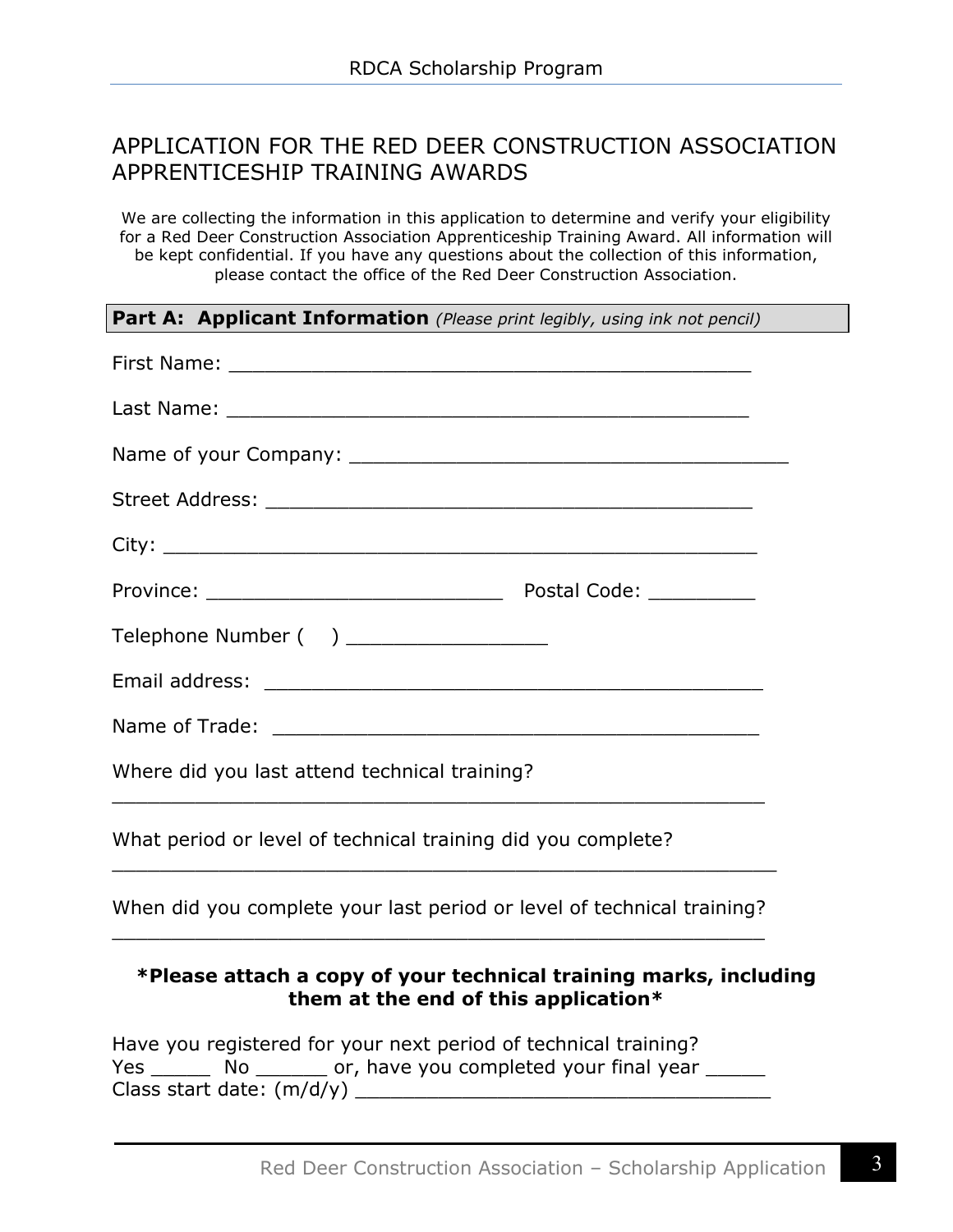#### **Part B: Employer Information** *(Please print legibly, using ink not pencil)*

To be considered for an award you must include the Employer Information form, completed and signed by your direct supervisor. This form can be mailed, e-mailed or, personally delivered by the person completing the information or attached to your application.

\_\_\_\_\_\_\_\_\_\_\_\_\_\_\_\_\_\_\_\_\_\_\_\_\_\_\_\_\_\_\_\_\_\_\_\_\_\_\_\_\_\_\_\_\_\_\_\_\_\_\_\_\_\_\_\_\_\_\_

Name of person completing the Employer Information form:

Name of company: \_\_\_\_\_\_\_\_\_\_\_\_\_\_\_\_\_\_\_\_\_\_\_\_\_\_\_\_\_\_\_\_\_\_\_\_\_\_\_\_\_\_\_\_ Position with company:  $\blacksquare$ Company (Contact) phone number & e-mail:  $($   $)$   $)$   $)$   $\overline{\phantom{a}}$ E-mail \_\_\_\_\_\_\_\_\_\_\_\_\_\_\_\_\_\_\_\_\_\_\_\_\_\_\_\_\_\_\_\_\_\_\_\_\_\_\_\_\_\_\_\_\_\_\_\_\_\_\_\_\_\_ Company address:  $\_$  . The contribution of the contribution of  $\mathcal{L}_1$  ,  $\mathcal{L}_2$  ,  $\mathcal{L}_3$  ,  $\mathcal{L}_4$  ,  $\mathcal{L}_5$  ,  $\mathcal{L}_6$  ,  $\mathcal{L}_7$  ,  $\mathcal{L}_8$  ,  $\mathcal{L}_7$  ,  $\mathcal{L}_8$  ,  $\mathcal{L}_9$  ,  $\mathcal{L}_9$  ,  $\mathcal{L}_8$  ,  $\mathcal{L}_9$  ,  $\mathcal{L}_$ 

 $\overline{\phantom{a}}$  , and the set of the set of the set of the set of the set of the set of the set of the set of the set of the set of the set of the set of the set of the set of the set of the set of the set of the set of the s

Date applicant became employed with company: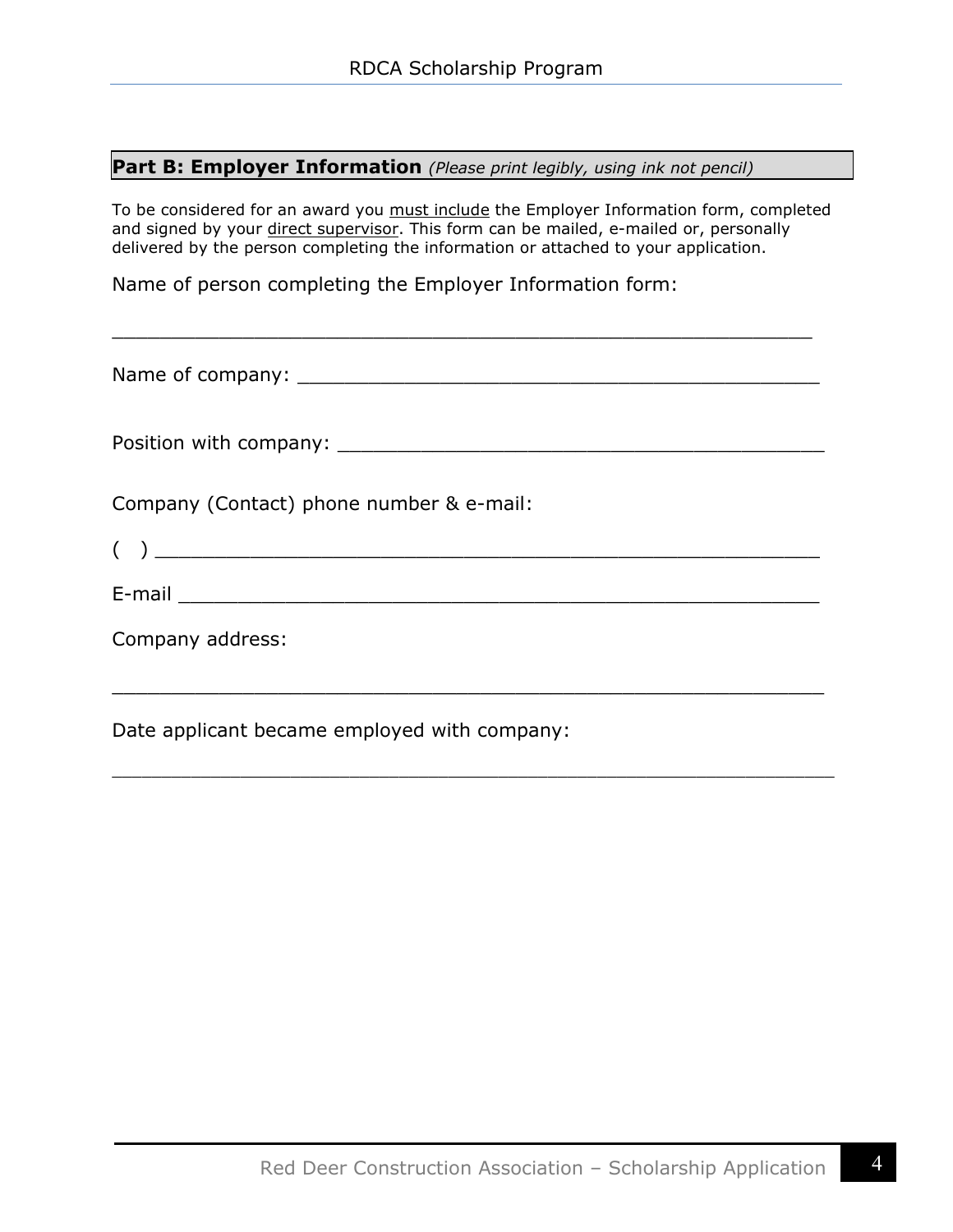#### **Part C: Employer Recommendation** *(Please print legibly, using ink not pencil)*

To be completed and signed by the applicant's direct supervisor.

Your assessment of this apprentice is an important component in the award selection process and must be submitted for the apprentice to be considered for an award.

Applicant's name: \_\_\_\_\_\_\_\_\_\_\_\_\_\_\_\_\_\_\_\_\_\_\_\_\_\_\_\_\_\_\_\_\_\_\_\_\_\_\_\_\_\_\_\_

Trade \_\_\_\_\_\_\_\_\_\_\_\_\_\_\_\_\_\_\_\_\_\_\_\_\_\_\_\_\_\_\_\_\_\_\_\_\_\_\_\_\_\_\_\_\_\_\_\_\_\_\_\_\_\_

# **(Please print legibly in ink not pencil)**

I have known the apprentice/trainee for \_\_\_\_\_\_\_\_\_. I rate this apprentice/trainee as follows: **(1 being below average and 5 being above Average)**

|                  | 1) Attitude Toward: Their trade/occupation | 1            | 2              | 3 | 4              | 5 |
|------------------|--------------------------------------------|--------------|----------------|---|----------------|---|
|                  | Training                                   | $\mathbf{1}$ | $\overline{2}$ | 3 | 4              | 5 |
|                  | Co-workers                                 | 1            | $\overline{2}$ | 3 | $\overline{4}$ | 5 |
|                  | Workplace                                  | 1            | $\overline{2}$ | 3 | 4              | 5 |
| 2) Work habits:  | Safety                                     | 1            | 2              | 3 | 4              | 5 |
|                  | Attendance                                 | 1            | $\overline{2}$ | 3 | 4              | 5 |
|                  | Willingness to learn                       | 1            | $\overline{2}$ | 3 | 4              | 5 |
|                  | Respect for other's property               | 1            | $\overline{2}$ | 3 | 4              | 5 |
|                  |                                            |              |                |   |                |   |
| 3) Trade Skills: |                                            | $\mathbf{1}$ | $\mathcal{P}$  | 3 | 4              | 5 |

4) Was this applicant working with your company at the time of their technical training? Yes \_\_\_\_\_\_\_ No \_\_\_\_\_\_\_\_

(Please see next page for the employer letter)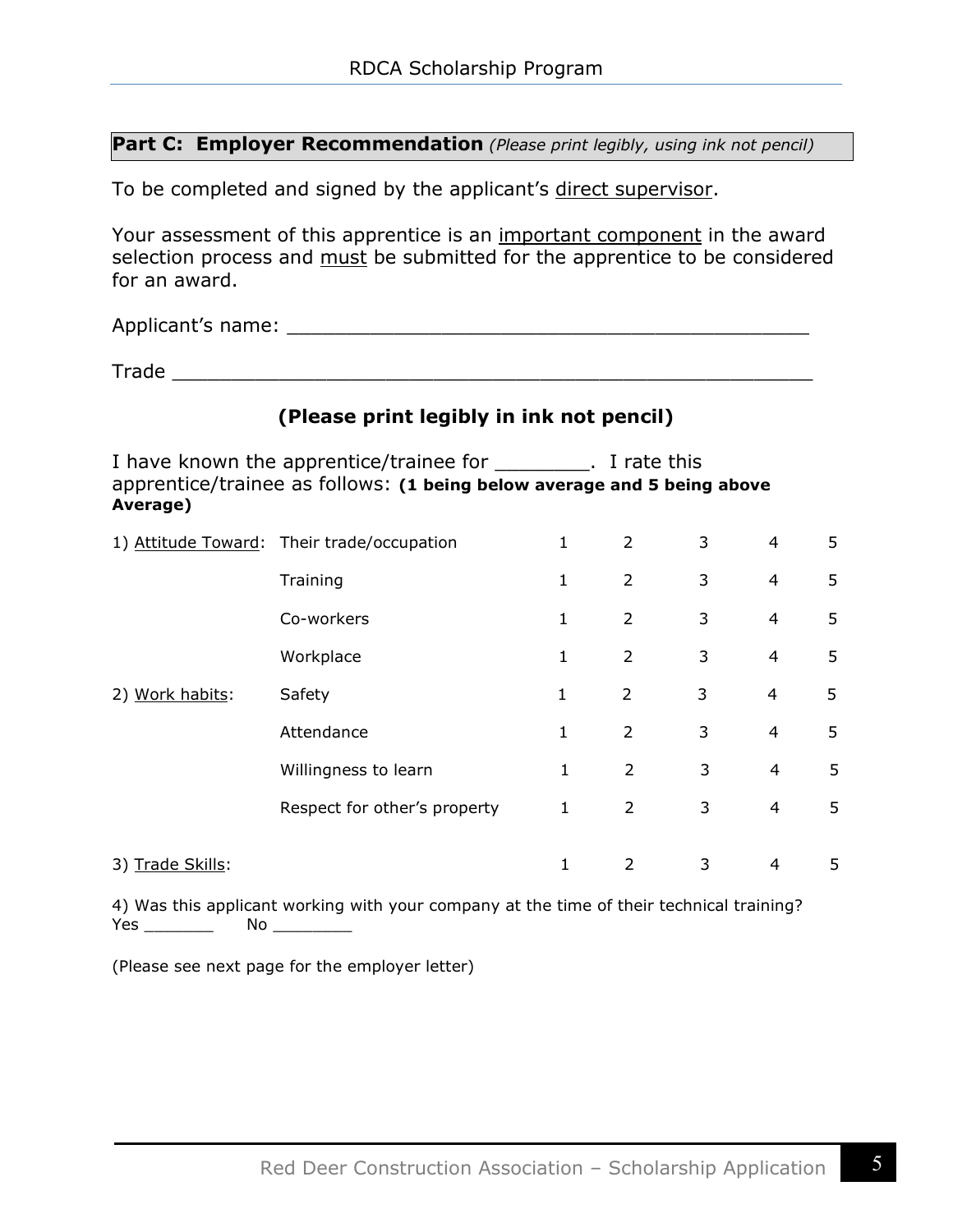5) Why is this worker an outstanding applicant (base this on their attitude, work habits trade skills & safety habits) for a Red Deer Construction Association Apprenticeship Training Award? (Please provide feedback that is individualized and specifically focused as to why this applicant deserves this award.)

Please do not use a standardized template (for multiple employees).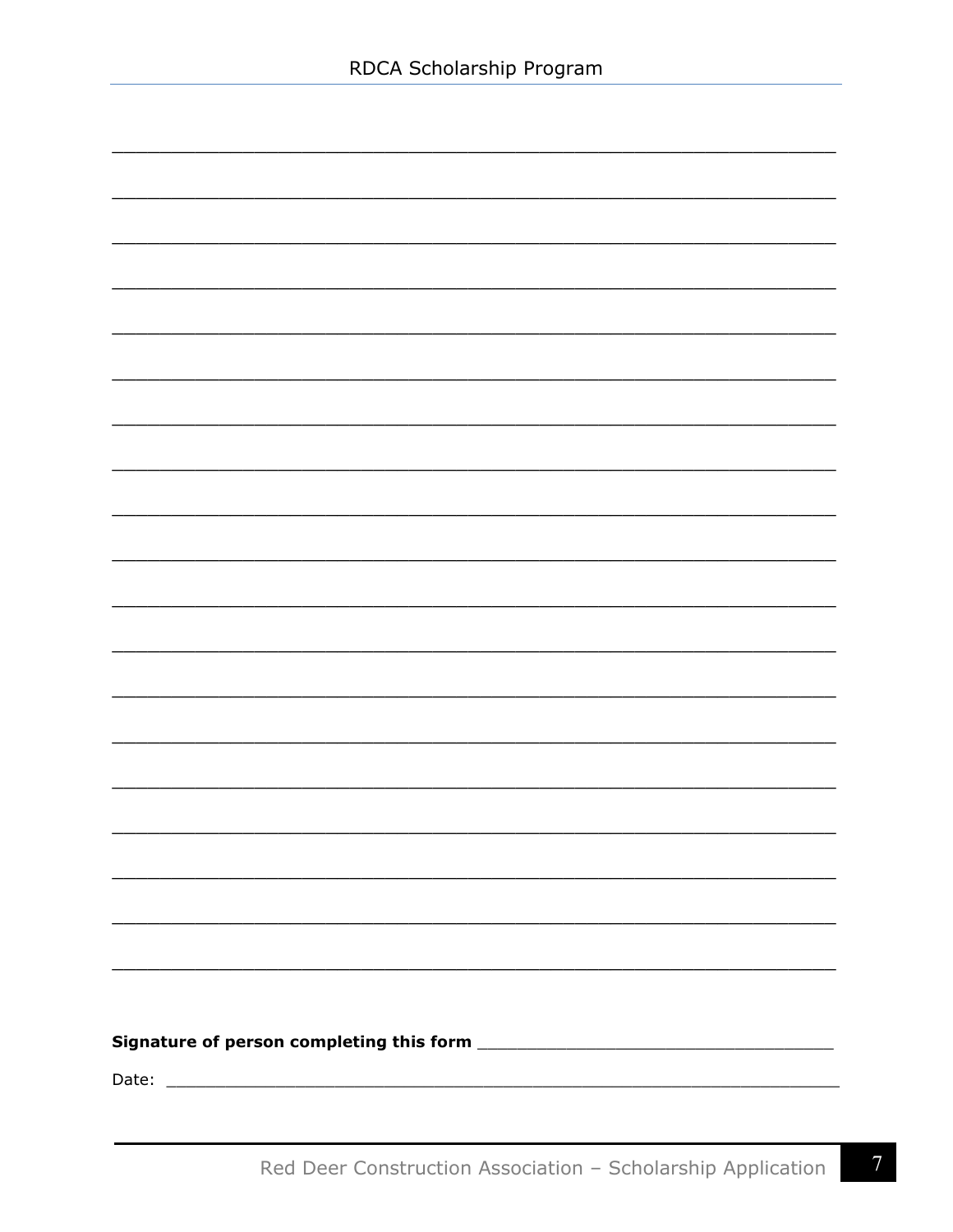#### **Part D: Applicant Summary** *(Please print legibly, using ink not pencil)*

Explain why the RDCA should consider your application for the Apprenticeship Training Award (ie. **attitude, work habits trade skills & safety habits**). Please be detailed and include any exceptional or additional accomplishments, information, and/or experiences you would like to bring to the selection committee's attention. (Include a description of how this award has supported your training or would advance your skill development in the trade).

\_\_\_\_\_\_\_\_\_\_\_\_\_\_\_\_\_\_\_\_\_\_\_\_\_\_\_\_\_\_\_\_\_\_\_\_\_\_\_\_\_\_\_\_\_\_\_\_\_\_\_\_\_\_\_\_\_\_\_\_\_

\_\_\_\_\_\_\_\_\_\_\_\_\_\_\_\_\_\_\_\_\_\_\_\_\_\_\_\_\_\_\_\_\_\_\_\_\_\_\_\_\_\_\_\_\_\_\_\_\_\_\_\_\_\_\_\_\_\_\_\_\_

\_\_\_\_\_\_\_\_\_\_\_\_\_\_\_\_\_\_\_\_\_\_\_\_\_\_\_\_\_\_\_\_\_\_\_\_\_\_\_\_\_\_\_\_\_\_\_\_\_\_\_\_\_\_\_\_\_\_\_\_\_

\_\_\_\_\_\_\_\_\_\_\_\_\_\_\_\_\_\_\_\_\_\_\_\_\_\_\_\_\_\_\_\_\_\_\_\_\_\_\_\_\_\_\_\_\_\_\_\_\_\_\_\_\_\_\_\_\_\_\_\_\_

\_\_\_\_\_\_\_\_\_\_\_\_\_\_\_\_\_\_\_\_\_\_\_\_\_\_\_\_\_\_\_\_\_\_\_\_\_\_\_\_\_\_\_\_\_\_\_\_\_\_\_\_\_\_\_\_\_\_\_\_\_

\_\_\_\_\_\_\_\_\_\_\_\_\_\_\_\_\_\_\_\_\_\_\_\_\_\_\_\_\_\_\_\_\_\_\_\_\_\_\_\_\_\_\_\_\_\_\_\_\_\_\_\_\_\_\_\_\_\_\_\_\_

\_\_\_\_\_\_\_\_\_\_\_\_\_\_\_\_\_\_\_\_\_\_\_\_\_\_\_\_\_\_\_\_\_\_\_\_\_\_\_\_\_\_\_\_\_\_\_\_\_\_\_\_\_\_\_\_\_\_\_\_\_

\_\_\_\_\_\_\_\_\_\_\_\_\_\_\_\_\_\_\_\_\_\_\_\_\_\_\_\_\_\_\_\_\_\_\_\_\_\_\_\_\_\_\_\_\_\_\_\_\_\_\_\_\_\_\_\_\_\_\_\_\_

\_\_\_\_\_\_\_\_\_\_\_\_\_\_\_\_\_\_\_\_\_\_\_\_\_\_\_\_\_\_\_\_\_\_\_\_\_\_\_\_\_\_\_\_\_\_\_\_\_\_\_\_\_\_\_\_\_\_\_\_\_

\_\_\_\_\_\_\_\_\_\_\_\_\_\_\_\_\_\_\_\_\_\_\_\_\_\_\_\_\_\_\_\_\_\_\_\_\_\_\_\_\_\_\_\_\_\_\_\_\_\_\_\_\_\_\_\_\_\_\_\_\_

\_\_\_\_\_\_\_\_\_\_\_\_\_\_\_\_\_\_\_\_\_\_\_\_\_\_\_\_\_\_\_\_\_\_\_\_\_\_\_\_\_\_\_\_\_\_\_\_\_\_\_\_\_\_\_\_\_\_\_\_\_

\_\_\_\_\_\_\_\_\_\_\_\_\_\_\_\_\_\_\_\_\_\_\_\_\_\_\_\_\_\_\_\_\_\_\_\_\_\_\_\_\_\_\_\_\_\_\_\_\_\_\_\_\_\_\_\_\_\_\_\_\_

\_\_\_\_\_\_\_\_\_\_\_\_\_\_\_\_\_\_\_\_\_\_\_\_\_\_\_\_\_\_\_\_\_\_\_\_\_\_\_\_\_\_\_\_\_\_\_\_\_\_\_\_\_\_\_\_\_\_\_\_\_

\_\_\_\_\_\_\_\_\_\_\_\_\_\_\_\_\_\_\_\_\_\_\_\_\_\_\_\_\_\_\_\_\_\_\_\_\_\_\_\_\_\_\_\_\_\_\_\_\_\_\_\_\_\_\_\_\_\_\_\_\_

\_\_\_\_\_\_\_\_\_\_\_\_\_\_\_\_\_\_\_\_\_\_\_\_\_\_\_\_\_\_\_\_\_\_\_\_\_\_\_\_\_\_\_\_\_\_\_\_\_\_\_\_\_\_\_\_\_\_\_\_\_

\_\_\_\_\_\_\_\_\_\_\_\_\_\_\_\_\_\_\_\_\_\_\_\_\_\_\_\_\_\_\_\_\_\_\_\_\_\_\_\_\_\_\_\_\_\_\_\_\_\_\_\_\_\_\_\_\_\_\_\_\_

\_\_\_\_\_\_\_\_\_\_\_\_\_\_\_\_\_\_\_\_\_\_\_\_\_\_\_\_\_\_\_\_\_\_\_\_\_\_\_\_\_\_\_\_\_\_\_\_\_\_\_\_\_\_\_\_\_\_\_\_\_

Red Deer Construction Association – Scholarship Application  $8$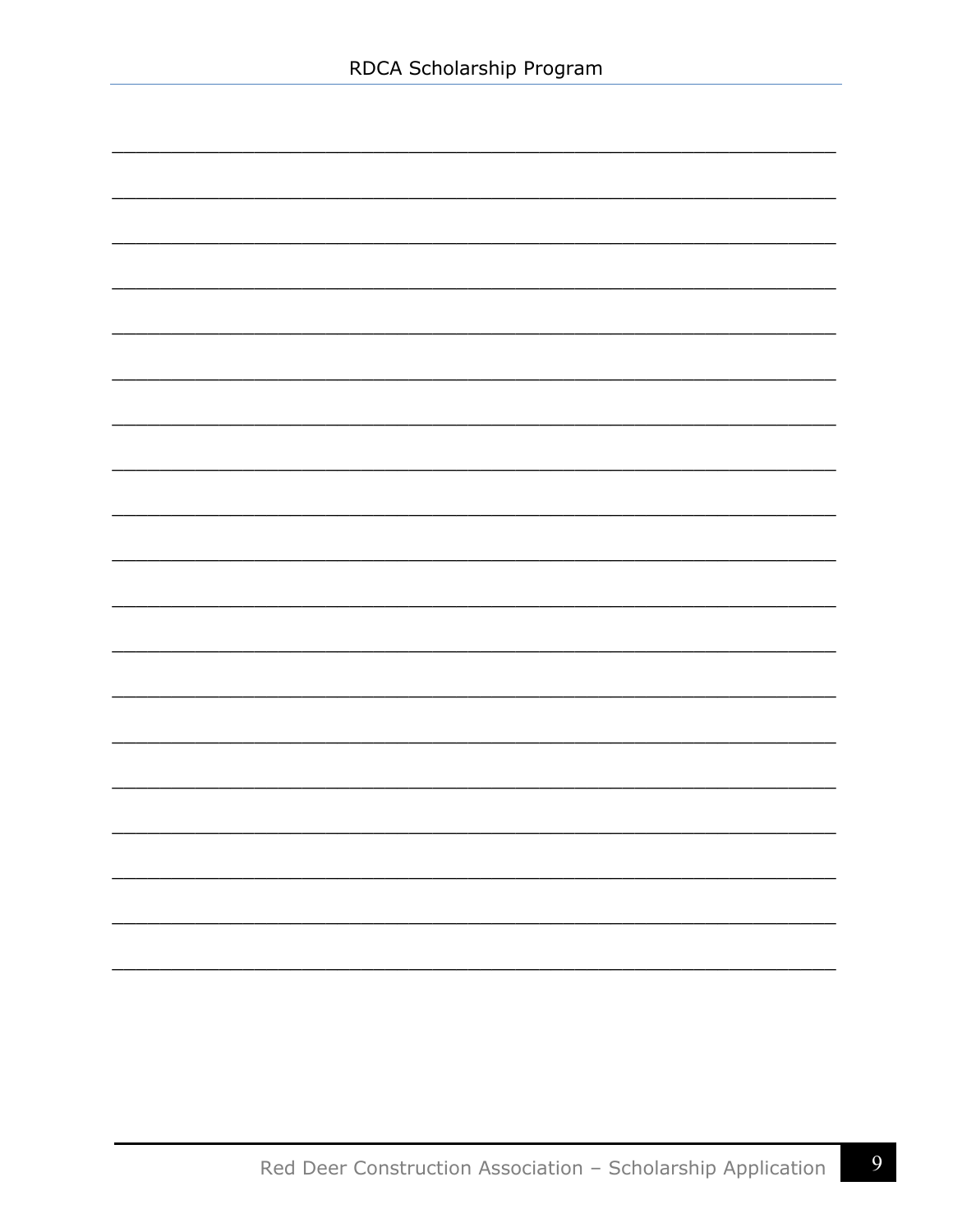I declare that the information contained in this statement is true and complete to the best of my knowledge.

**Signature of applicant** 

Date of Application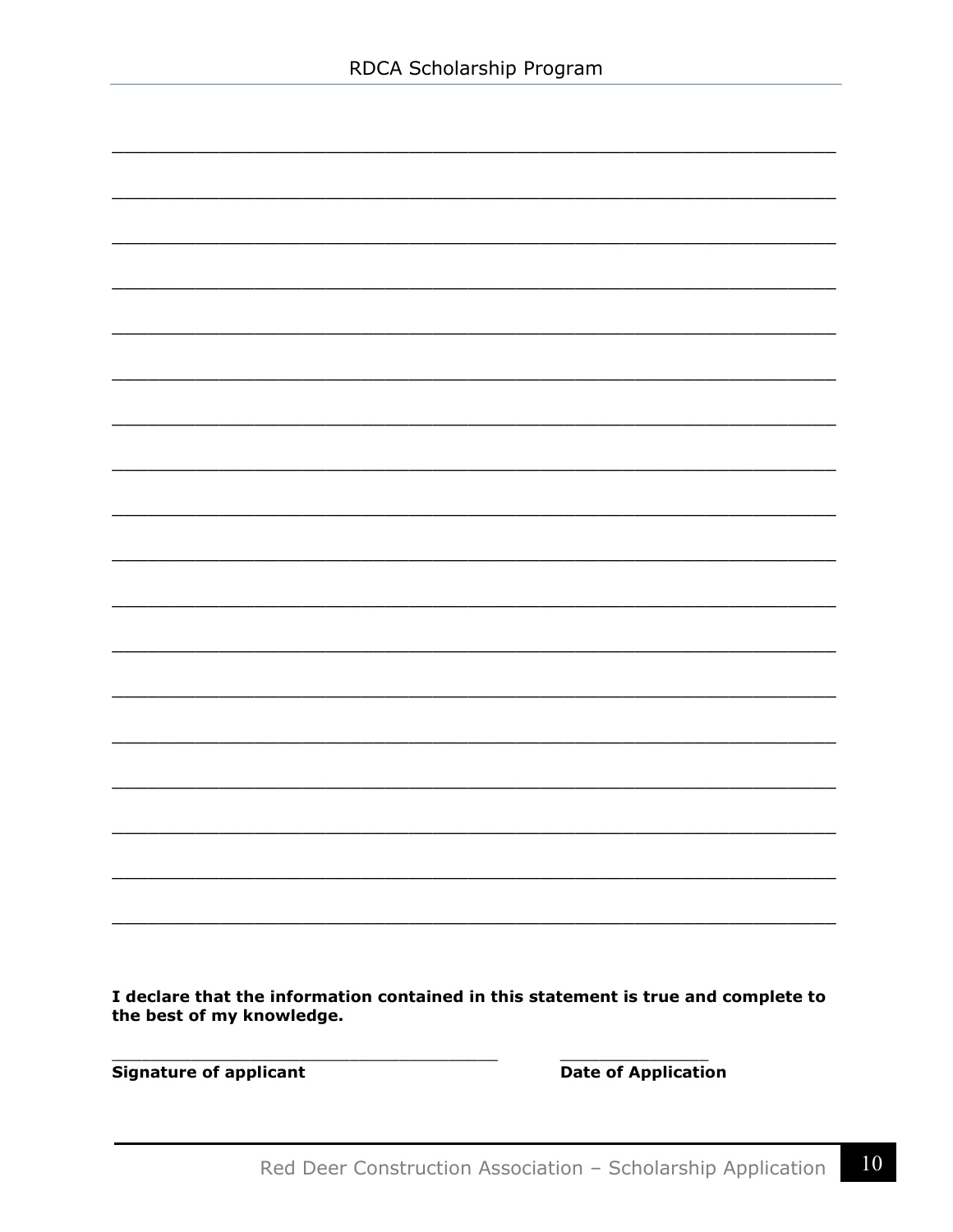#### **Part E: Declaration and Authorization**

*I have read the instructions and hereby make application for a Red Deer Construction Association Apprenticeship Training Award.*

I DECLARE:

- I have answered all questions applicable to me, and all information is true and complete to the best of my knowledge;
- I plan to continue my career within my trade, and
- I will notify the Red Deer Construction Association Scholarship Committee, if I withdraw from my apprenticeship program before the awards selection in October.

If I am successful in receiving an award, I AUTHORIZE:

- The Red Deer Construction Association to publish my name, community, trade, and my company for publicity purposes.
- The Red Deer Construction Association has my consent to use any photos taken as they see fit for announcements and advertisements.

| <b>SIGNATURE OF APPLICANT</b> | <b>DATE OF APPLICATION</b> |
|-------------------------------|----------------------------|
|                               |                            |
|                               |                            |
| Application was received:     | <b>Stamped Date:</b>       |
| <b>RDCA Office Staff:</b>     |                            |
|                               |                            |